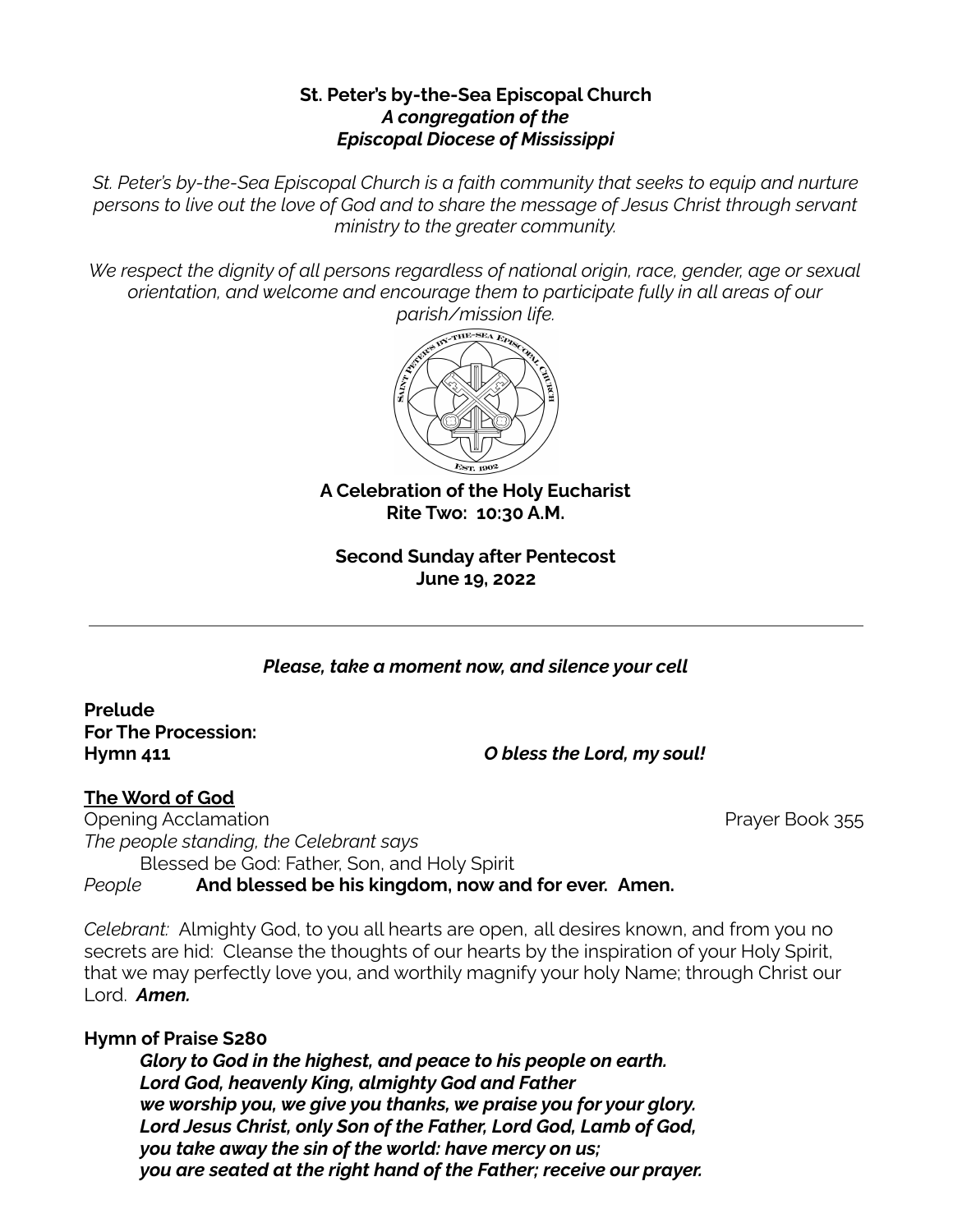#### *For you alone are the Holy One, you alone are the Lord, you alone are the Most High, Jesus Christ, with the Holy Spirit, in the glory of God the Father. Amen.*

The Collect of the Day: *The Celebrant says to the people* The Lord be with you.

*People* **And also with you.**

*Celebrant* Let us pray.

O Lord, make us have perpetual love and reverence for your holy Name, for you never fail to help and govern those whom you have set upon the sure foundation of your loving-kindness; through Jesus Christ our Lord, who lives and reigns with you and the Holy Spirit, one God, for ever and ever. *Amen.*

*The Congregation is seated. All readings of Holy Scripture are found in the insert.*

| <b>The Lessons</b> |
|--------------------|
| The First Lesson   |
| Psalm 22:18-27     |
| The Second Lessor  |

 $Isa$ iah 65:1-9  $read$  *responsively* The Second Lesson Galatians 3:23-29

## **Sequence Hymn: 372** *Praise to the living God!*

The Holy Gospel Luke 8:26-39

The Holy Gospel of our Lord Jesus Christ according to Luke *People* **Glory to you, Lord Christ** *After the Gospel, the Reader says* The Gospel of the Lord. *People* **Praise to you, Lord Christ.**

The Sermon The Sermon The Sermon The Rev. Patrick Sanders

The Nicene Creed **Prayer Book 358** 

**We believe in one God, the Father, the Almighty, maker of heaven and earth, of all that is, seen and unseen.**

**We believe in one Lord, Jesus Christ, the only Son of God, eternally begotten of the Father, God from God, Light from Light, true God from true God, begotten, not made, of one Being with the Father. Through him all things were made. For us and for our salvation he came down from heaven: by the power of the Holy Spirit he became incarnate from the Virgin Mary, and was made man. For our sake he was crucified under Pontius Pilate; he suffered death and was buried. On the third day he rose again in accordance with the Scriptures; he ascended into heaven and is seated at the right hand of the Father. He will come again in glory to judge the living and the dead, and his kingdom will have no end.**

**We believe in the Holy Spirit, the Lord, the giver of life, who proceeds from the Father and the Son. With the Father and the Son**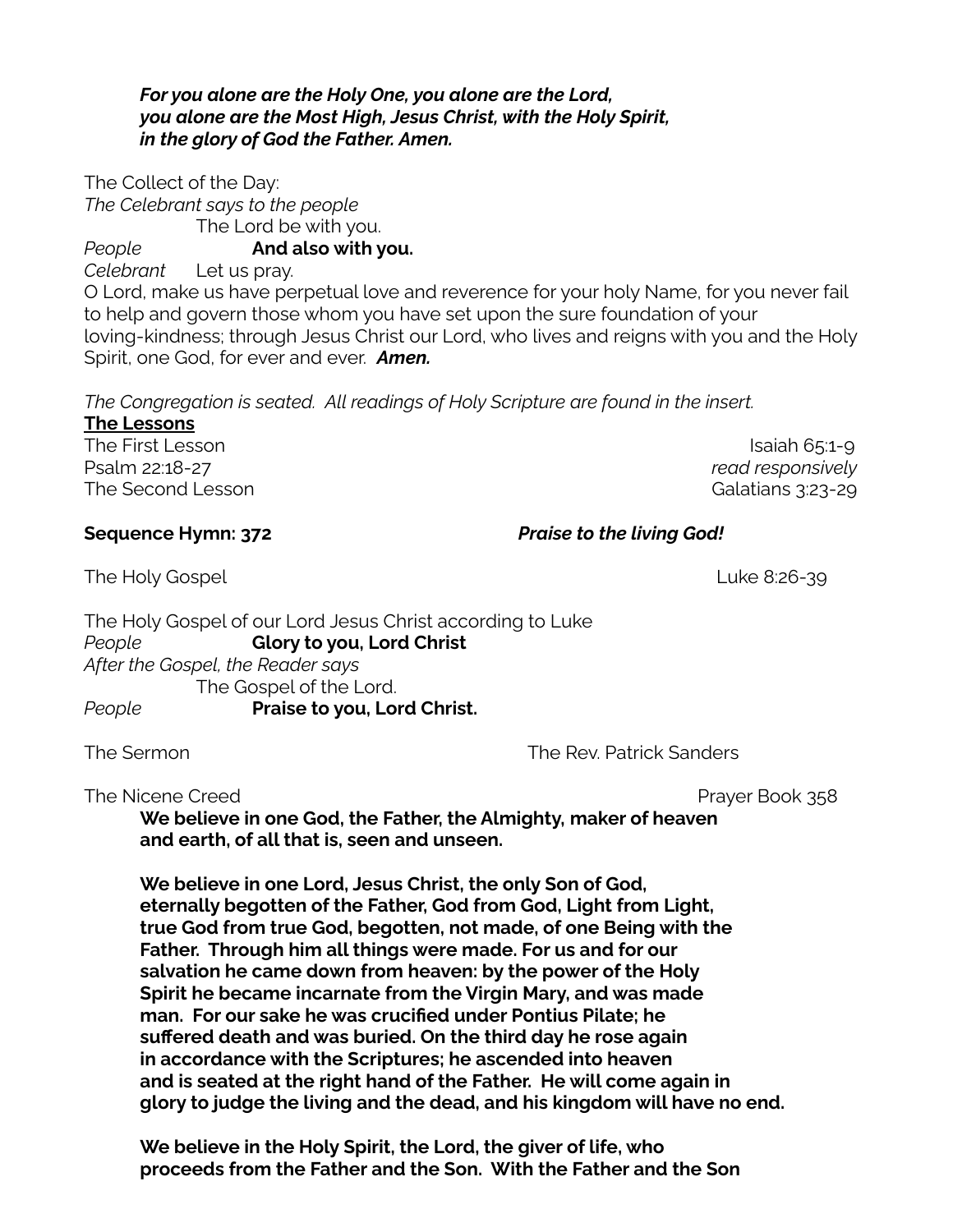**he is worshiped and glorified. He has spoken through the Prophets. We believe in one holy catholic and apostolic Church. We acknowledge one baptism for the forgiveness of sins. We look for the resurrection of the dead, and the life of the world to come. Amen.**

The Prayers of the People *The Leader and the People pray responsively*

Presider: With your power and grace, O God, you have liberated your children from oppression and set us free to love and serve you on behalf of all your creation: Receive our prayers as we cry out to you in faith, saying: Be not far away, O God, for you are our strength; hasten to help us.

Litanist: In Christ Jesus we are all children of God through faith: Free your Church, O Gracious One, from all that oppresses, binds and divides us, that we may live the liberated life of grace given to all who have been justified by trust in your love. Be not far away, O God, for you are our strength; **hasten to help us.**

Yours is the royal power, O Holy One; you rule over the nations: Hide not your face from the poor and come to all who are troubled, homeless or afraid, that the leaders of our nations and all in authority may remember and turn to you, and serve the needs of the vulnerable and weak. Be not far away, O God, for you are our strength; **hasten to help us.**

When the people cry out to you, you hear them, O Compassionate One: Look upon all who live with poverty, fear, oppression or violence, and rescue us with the power of your Spirit. Be not far away, O God, for you are our strength; **hasten to help us.**

In the midst of the congregation we praise you and give glory to Christ who makes us one: Let all barriers among us be transcended in Christ, all fears cast out, and all oppressions overcome. Be not far away, O God, for you are our strength; **hasten to help us.**

Those who seek the Lord shall praise him, "May your heart live for ever!"

Deliver those for whom we pray, O God, especially those we now mention aloud or in the silence of our hearts (pause); all those serving our country at home and abroad; and those on our prayer list. Receive our thankfulness and gratitude for all the blessings you shower upon us, especially for those celebrating birthdays and anniversaries Billy, Bets, Tammie, Jane, Vickie, Ethan, Liz, Tracy, Brett & Patti. For your servants' sake, do not destroy anything that you have made, but take into your steadfast love those who have died, especially those we now remember aloud or in the silence of our hearts (pause). Be not far away, O God, for you are our strength; **hasten to help us.**

Presider: In our baptism we have been clothed with Christ and made one in Christ Jesus to share in his liberating and healing work on behalf of the whole world: Grant us your courage, O God, to confront the darkness and brokenness infecting the world, and to bring the power of your freeing love to all creation, through Jesus Christ our Savior, to whom with you and the Holy Spirit, all honor and glory is due, now and forever. **Amen.**

Celebrant: Heavenly Father, you entrusted your Son Jesus, the child of Mary, to the care of Joseph, an earthly father. Bless all fathers as they care for their families. Give them strength and wisdom, tenderness and patience; support them in the work they have to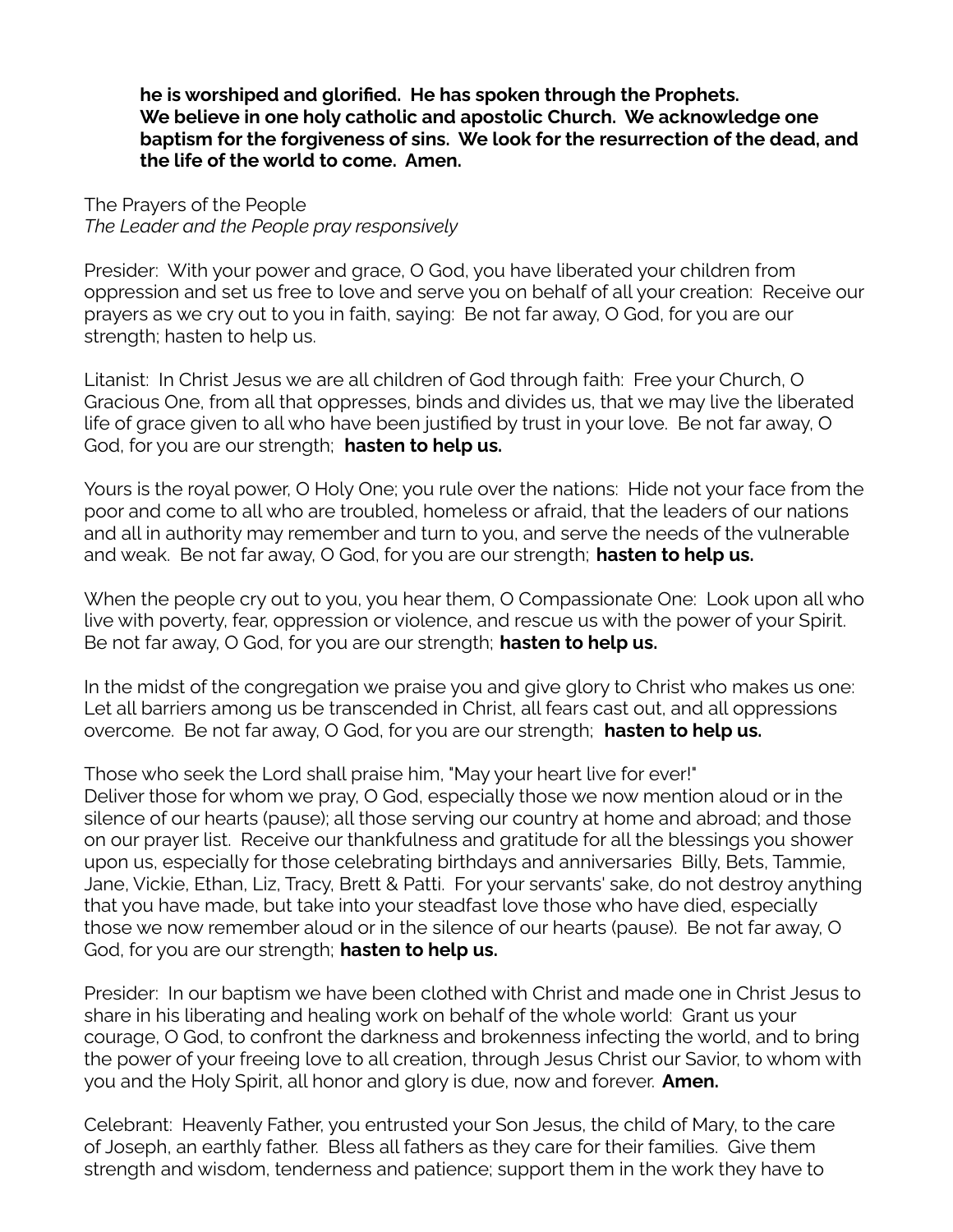do, protecting those who look to them, as we look to you for love and salvation, through Jesus Christ our rock and defender. **Amen.**

Celebrant: Let us confess our sins against God and our neighbor.

## *Minister and people:*

**Most merciful God, we confess that we have sinned against you in thought, word, and deed, by what we have done, and by what we have left undone. We have not loved you with our whole heart; we have not loved our neighbors as ourselves. We are truly sorry and we humbly repent. For the sake of your Son Jesus Christ, have mercy on us and forgive us; that we may delight in your will and walk in your ways to the glory of your Name. Amen.**

## *Celebrant*

Almighty God have mercy on you, forgive you all your sins through our Lord Jesus Christ, strengthen you in all goodness, and by the power of the Holy Spirit keep you in eternal life. Amen.

The Peace

*Celebrant:* The Peace of the Lord be always with you. *People:* **And also with you.** *The Minister and People greet one another in the name of the Lord.*

## **Announcements**

**Oblations brought forward** *(congregation stands)*

## **Offertory Hymn 451** *All hail the power of Jesus' Name!*

## **Presentation Hymn** *Sung to tune of 618*

*Praise God, from whom all blessings flow; praise him all creatures here below. Alleluia, alleluia. Praise him above, ye heavenly host: Praise Father, Son and Holy Ghost. Alleluia, alleluia, alleluia, alleluia, alleluia.*

## **The Holy Communion**

| The Great Thanksgiving                                               |                                                                    |                 |  |
|----------------------------------------------------------------------|--------------------------------------------------------------------|-----------------|--|
| Eucharistic Prayer A                                                 |                                                                    | Prayer Book 361 |  |
|                                                                      | The Lord be with you.                                              |                 |  |
| People                                                               | And also with you.                                                 |                 |  |
| Celebrant                                                            | Lift up your hearts.                                               |                 |  |
| People                                                               | We lift them to the Lord.                                          |                 |  |
| Celebrant                                                            | Let us give thanks to the Lord our God.                            |                 |  |
| People                                                               | It is right to give him thanks and praise.                         |                 |  |
| Celebrant                                                            | It is right, and a good and joyful thing, always and everywhere to |                 |  |
|                                                                      | give thanks to you, Father Almighty, Creator of heaven and earth.  |                 |  |
| The Celebrant adds an additional prayer (Proper Preface) followed by |                                                                    |                 |  |

Therefore we praise you, joining our voices with Angels and Archangels and with all the company of heaven, who for ever sing this hymn to proclaim the glory of your Name: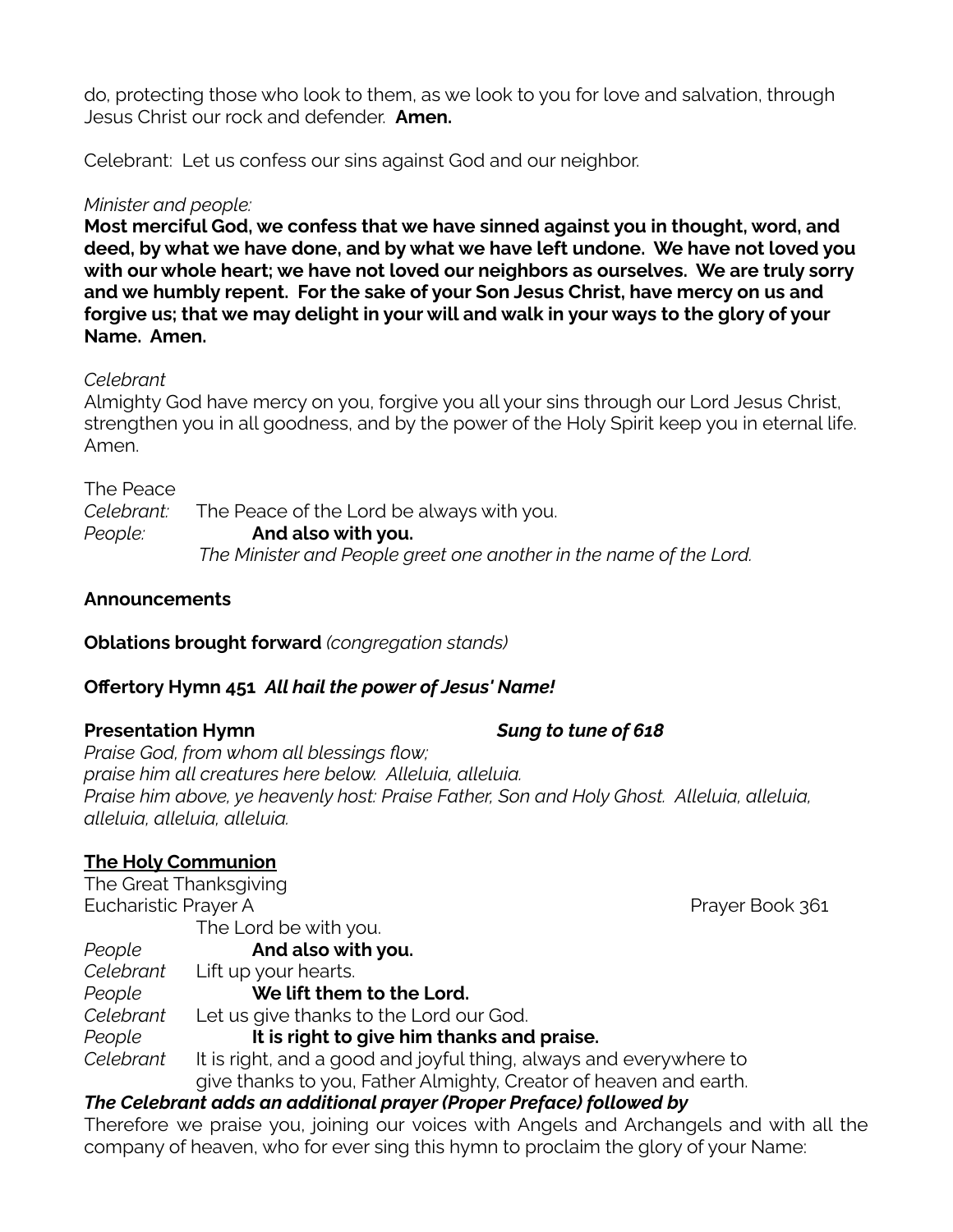#### *Sanctus S125*



#### *The Celebrant continues*

Holy and gracious Father: In your infinite love you made us for yourself; and, when we had fallen into sin and become subject to evil and death, you, in your mercy, sent Jesus Christ, your only and eternal Son, to share our human nature, to live and die as one of us, to reconcile us to you, the God and Father of all. He stretched out his arms upon the cross, and offered himself, in obedience to your will, a perfect sacrifice for the whole world.

On the night he was handed over to suffering and death, our Lord Jesus Christ took bread; and when he had given thanks to you, he broke it, and gave it to his disciples, and said, "Take, eat: This is my body, which is given for you. Do this for the remembrance of me." After supper he took the cup of wine; and when he had given thanks, he gave it to them, and said, "Drink this, all of you: This is my Blood of the new Covenant, which is shed for you and for many for the forgiveness of sins. Whenever you drink it, do this for the remembrance of me."

Therefore, we proclaim the mystery of faith: *Celebrant and People say together*

> **Christ has died. Christ is risen. Christ will come again.**

*The Celebrant continues*

We celebrate the memorial of our redemption, O Father, in this sacrifice of praise and thanksgiving. Recalling his death, resurrection, and ascension, we offer you these gifts.

Sanctify them by your Holy Spirit to be for your people the Body and Blood of your son, the holy food and drink of new and unending life in him. Sanctify us also that we may faithfully receive this holy Sacrament, and serve you in unity, constancy, and peace; and at the last day bring us with all your saints into the joy of your eternal kingdom.

All this we ask through your Son Jesus Christ. By him, and with him, and in him, in the unity of the Holy Spirit all honor and glory is yours, Almighty Father, now and for ever. *Amen.*

#### *Celebrant:*

As now, as our Savior Christ has taught us, we are bold to say,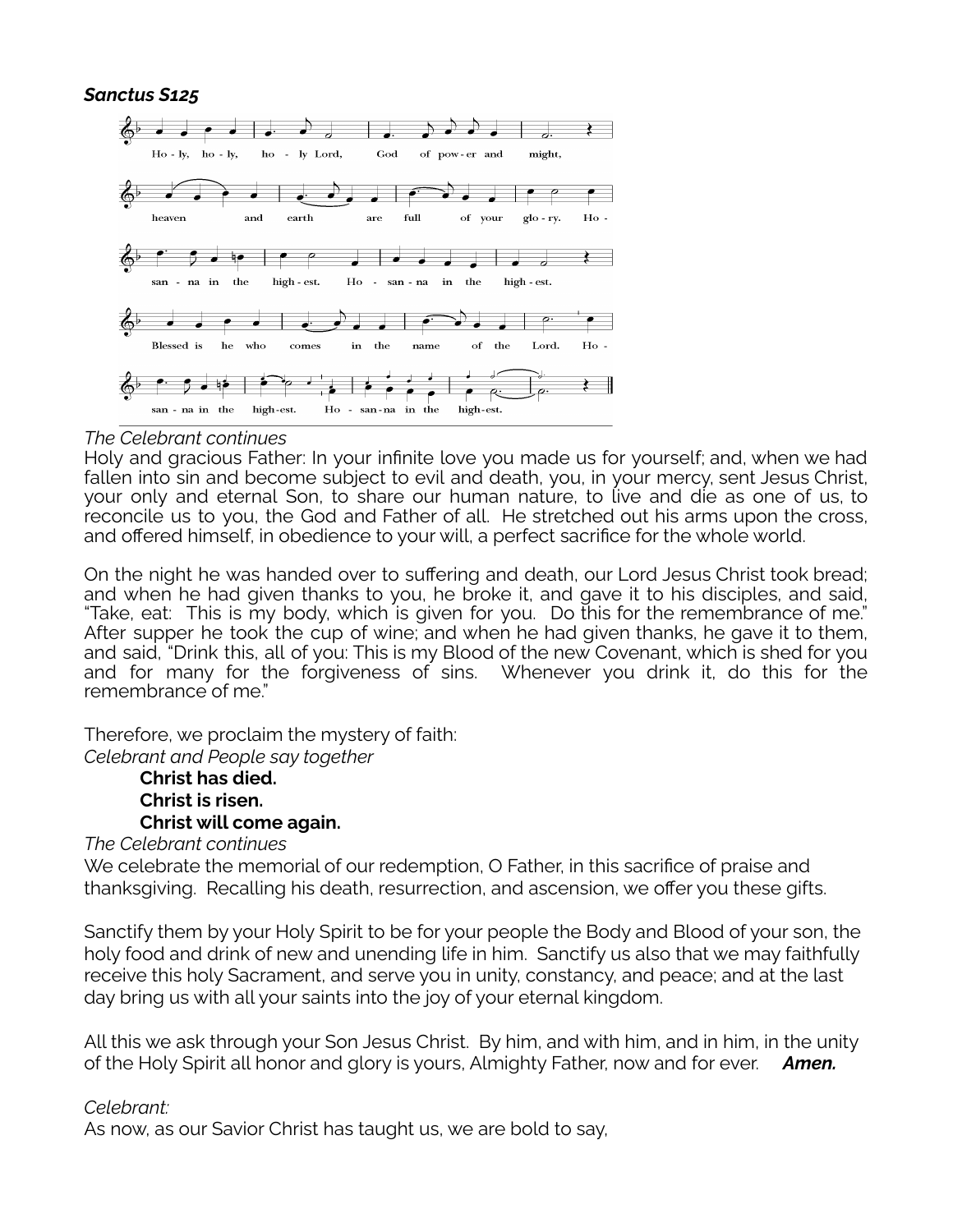*Our Father, who art in heaven, hallowed by thy Name, thy kingdom come, thy will be done, on earth as it is in heaven. Give us this day our daily bread. And forgive us our trespasses, as we forgive those who trespass against us. And lead us not into temptation, but deliver us from evil. For thine is the kingdom, and the power, and the glory, for ever and ever. Amen.*

The Breaking of the Bread *The Celebrant breaks the consecrated Bread as a period of silence is kept.*

Alleluia. Christ our Passover is sacrificed for us; *Therefore let us keep the feast. Alleluia*

*Celebrant:* The Gifts of God for the People of God.

Communion of the People *Wherever you are on your journey of faith you are welcome at this table*

### **For the Communion: Insert** *O Christ, the healer*

Post Communion Prayer Post Communion Prayer Book 365 *Celebrant* Let us pray.

*Celebrant and people*

**Eternal God, heavenly Father, you have graciously accepted us as living members of your Son our Savior Jesus Christ, and you have fed us with spiritual food in the Sacrament of his Body and Blood. Send us now into the world in peace, and grant us strength and courage to love and serve you with gladness and singleness of heart; through Christ our Lord. Amen.**

**Blessing**

**For The Retiring Procession:**

**Hymn: 493** *O for a thousand tongues to sing*

**Dismissal**

#### **Serving Today**

Christie Yoste, Reader Ann Milsted, Reader Harry Yoste, Chalice Allan Young, Chalice Derrick Hudson, Usher Bubba Lang, Usher Dennis Boer, Vestry Person JT Anglin, Organist/Choirmaster The Rev. Scott Williams, Deacon The Rev. Patrick Sanders, Rector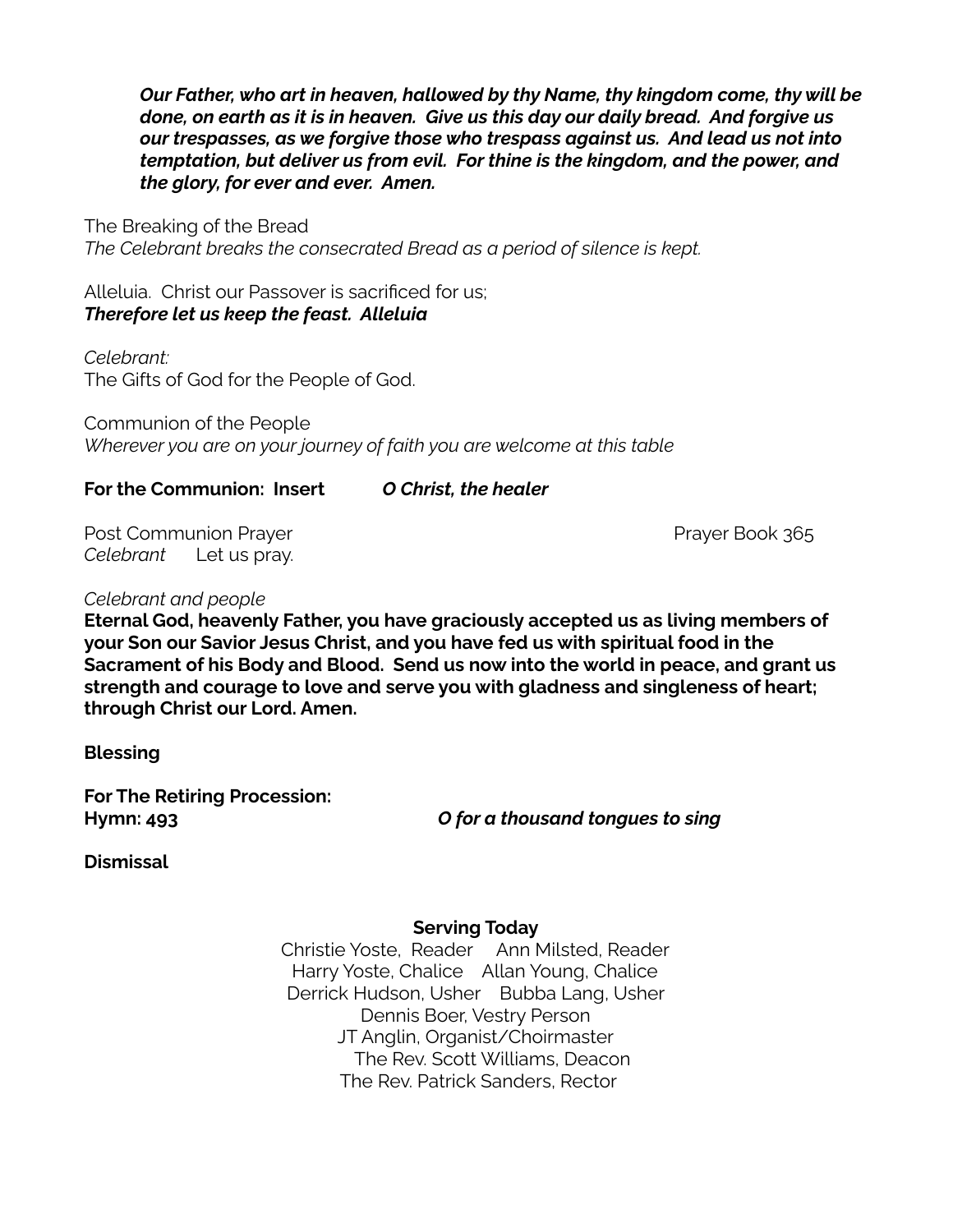#### **PRAYER LIST**

Brett Nicholas **Ricki & James Curtis** Deannie Wood Ronnie Glass JoAnn VanAtta Linda Ingles Dot Parker **Dominical Community** Doris Welch Lee Hood Pat Robertson Vanessa Vincent **Andrew McElroy** Barbara Felder **Galactic Contract Contract Contract Contract Contract Contract Contract Contract Contract Contract Contract Contract Contract Contract Contract Contract Contract Contract Contract Contract Contract Contract** Linda Harborth **Rick Lyons** Johnny Kersanac Jim Faulise Jack Watson Joe Hendrickson Jane Swett **Cooper Cross** 

#### **COMMUNITY** Liz Lassere

Mary Beth Plaissance Mike Joyner Jay LaCoste Josie Gus Smith Chuck Walker Beverly Weeks Tarver **Dora Berry** Beverly Weeks Tarver Betty & Charlie **Alice Christian** Josh Chatelain Family Marvin Koury Rev. Nick Johnson Sandra Fairley Tara Taranto Christine Hilton Tabi Patch **Ruth McKay** The Goff Family **Betsy Tickle** Mari Jo Faulkner Gee Gee Grandis Robyn Mini Dowdle Lee Caston **MILITARY** Robert Rucker Christian Teague Marrico & Max **Marrico & Max** Jonah Hudson Eddie Foster **Grand Case** Jonathan Case Ellis **Ellis** Sam Forrer Pat Hassin **Pat Hassin** Prendergast Geoff Stough **Dakota Moorefield** Regina Meadows **Good Contract Contract Contract Contract Contract Contract Contract Contract Contract Contract Contract Contract Contract Contract Contract Contract Contract Contract Contract Contract Contract Contract Con** 

#### **PARISH FAMILY EXTENDED FAMILY**

Reedie McCaughan Marjorie Hendrickson Ruth Witt **Evelyn Turner Echols** Jane McRay John Harrison Doucet Bob Clower **Good Clower** Joe & Karen Myers Russell Curry Chip Speaker **Chip Speaker** Chip Speaker Jeanne Claire Jones

# **NOTES**

Reagan Pittman

**Altar flowers** are given to the Glory of God by Barbara Felder in loving memory of her husband, and by Debbie Gambill in loving memory of her father; Jerry Felder **ELNO** all ladies are invited to gather Tuesday, June 28<sup>th</sup> at The Downtown Bistro on 25<sup>th</sup> Avenue. Begin gathering around 5 with dinner at 6.